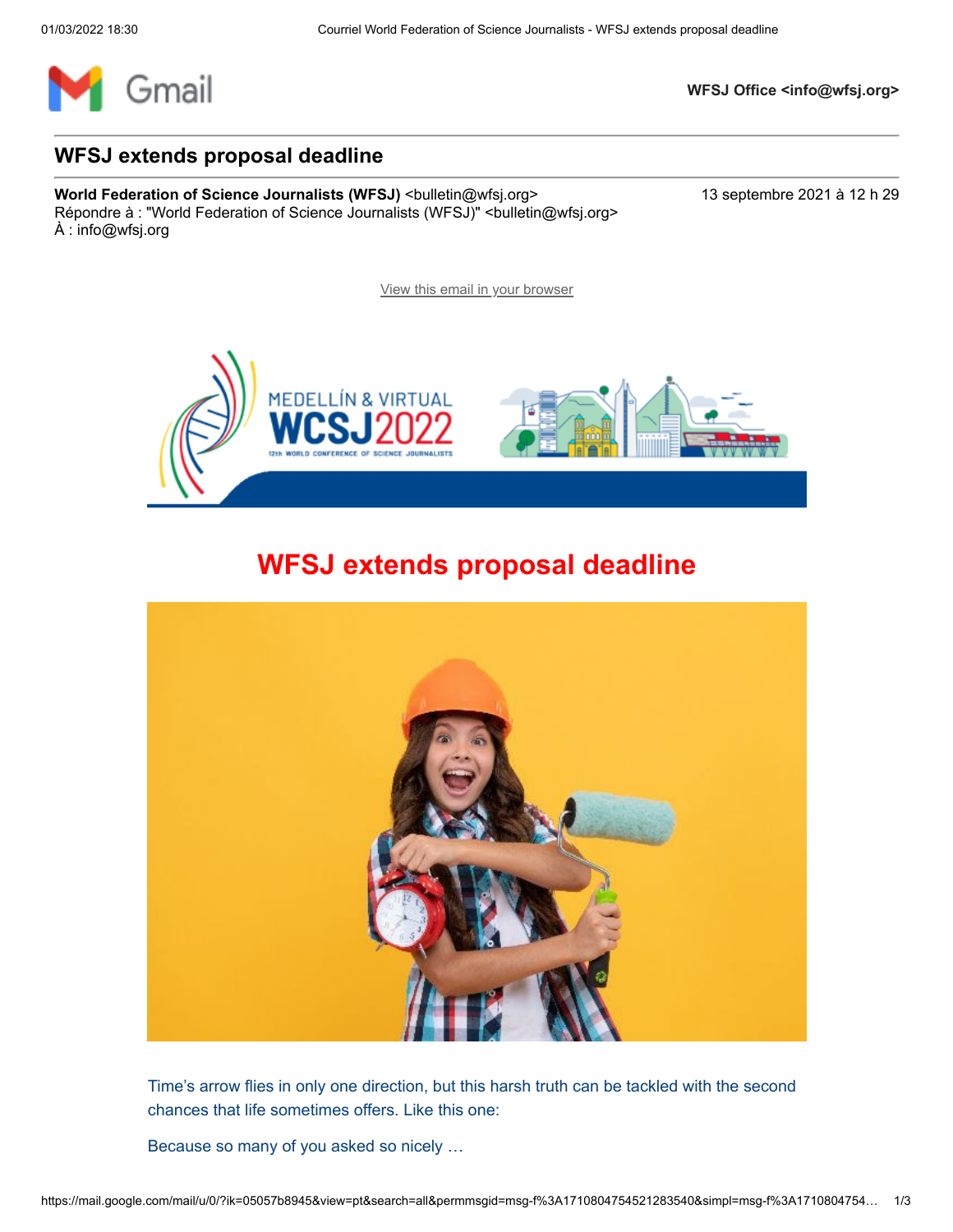and because we know you are busy with many other professional tasks in addition to putting together incredible conference session proposals …

and because we have a soft spot for science writers who are facing all kind of other challenges in their lives …

we are **extending the deadline** to submit a proposal for the 2022 World Conference of Science Journalists until **Monday 27 September 2021**.

So if you thought you had missed your opportunity to put forward a virtual or in-person session for this major event, think again — you have a second chance. As before, we are counting on you to help us make this ground-breaking event as outstanding and memorable as possible. When you are ready, head to our proposal portal, where you will be welcome for two more weeks. We look forward to seeing what you have in mind!



**Tim Lougheed** *Executive Director, WFSJ Medellin Director, WCSJ 2022*



**Dr. Sunny Bains** *Secretary, WFSJ Virtual Director, WCSJ 2022*

**[Submit your proposal](https://wfsj.us2.list-manage.com/track/click?u=a8d11a901ac032467f5aed649&id=318401e76d&e=5575ecfde9)**



*Copyright © 2021 WFSJ, All rights reserved.*

You received this email because you showed an interest in the World Federation of Science Journalists